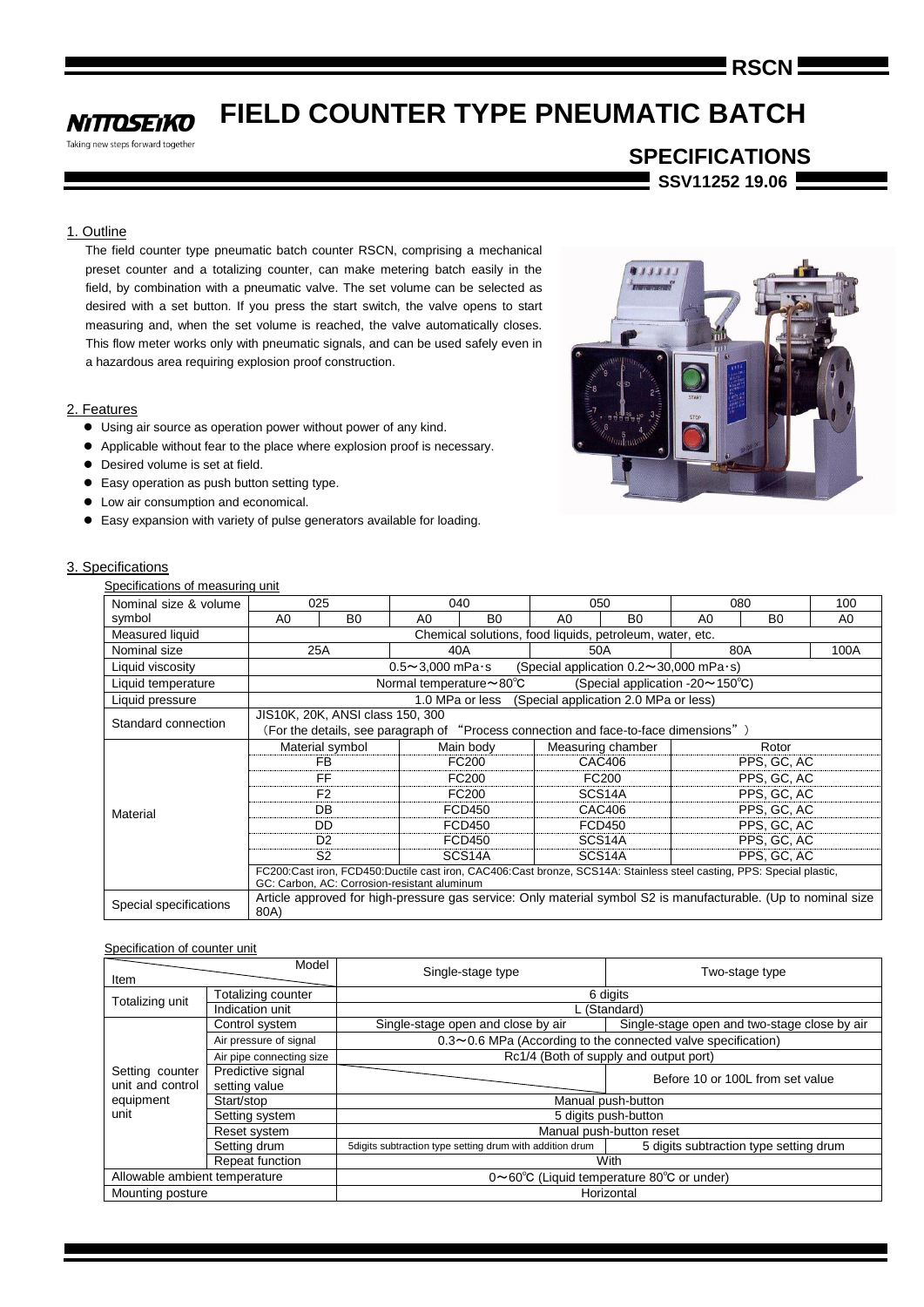#### Counting units

| Single-stage type counter unit |                  |                           |                           |                 |                                | Unit:L                 |  |
|--------------------------------|------------------|---------------------------|---------------------------|-----------------|--------------------------------|------------------------|--|
|                                |                  | Totalizing counter unit   | Setting counter unit      |                 |                                |                        |  |
| Nominal size &                 |                  |                           | Totalizing counter        | (6 digits)      | Min. setting unit,             |                        |  |
| volume symbol                  | Pointer per rev. | Min. scale unit           | Max. totalizing<br>volume | Totalizing unit | volume in $( )$ is<br>special. | Max. setting<br>volume |  |
| 025A0                          | 10               | 0.1                       | 9.999.990                 | 10              | (10)                           | 99.999                 |  |
| 025B0                          | 10               | O <sub>1</sub>            | 9, 999, 990               | 10              | (10)                           | 99.999                 |  |
| 040A0                          | 10               | 0.1                       | 9.999.990                 | 10              | (10)                           | 99.999                 |  |
| 040B0                          | 10               | $\mathsf{O}_{\mathsf{L}}$ | 9.999.990                 | 10              | 1(10)                          | 99.999                 |  |
| 050A0                          | 10               | 0.                        | 9, 999, 990               | 10              | (10)                           | 99.999                 |  |
| 050B0                          | 100              |                           | 99.999.900                | 100             | 10(100)                        | 999.990                |  |
| 080A0                          | 100              |                           | 99.999.900                | 100             | 10(100)                        | 999, 990               |  |
| 080B0                          | 100              |                           | 99, 999, 900              | 100             | (100)<br>10                    | 999.990                |  |
| 100A0                          | 100              |                           | 99.999.900                | 100             | (100)<br>10                    | 999.990                |  |

Note 1. Min. setting unit shown in () are available. On this case, setting volume and volume of pointer per rev. are changed with same ratio.

2. To assure the accuracy, set a setting value more than 50 times of min. setting unit.

#### Two-stage type counter unit Unit:L

|                |             | Totalizing counter unit |                           |                 |                          | Setting counter unit |                         |
|----------------|-------------|-------------------------|---------------------------|-----------------|--------------------------|----------------------|-------------------------|
| Nominal size & | Pointer per | Min. scale              | Totalizing counter        | 6 digits)       | Min. setting unit,       | Max. setting         | Predictive              |
| volume symbol  | rev.        | unit                    | Max. totalizing<br>volume | Totalizing unit | volume in<br>is special. | volume               | signal setting<br>value |
| 025A0          | 10          | $\mathsf{O}$ .          | 9, 999, 990               | 10              | (10)                     | 99.999               | 10                      |
| 025B0          | 10          | $\mathsf{O}$ .          | 9.999.990                 | 10              | (10)                     | 99.999               | 10                      |
| 040A0          | 10          | $\mathbf{0}$ .          | 9.999.990                 | 10              | (10)                     | 99.999               | 10                      |
| 040B0          | 10          | $\mathsf{O}$ .          | 9.999.990                 | 10              | (10)                     | 99.999               | 10                      |
| 050A0          | 10          | O <sub>1</sub>          | 9.999.990                 | 10              | (10)                     | 99.999               | 10                      |
| 050B0          | 100         |                         | 99, 999, 900              | 100             | (100)<br>10              | 999.990              | 100                     |
| 080A0          | 100         |                         | 99, 999, 900              | 100             | (100)<br>10              | 999.990              | 100                     |
| 080B0          | 100         |                         | 99.999.900                | 100             | (100)<br>10              | 999.990              | 100                     |
| 100A0          | 100         |                         | 99, 999, 900              | 100             | (100)<br>10              | 999.990              | 100                     |

Note 1. Min. setting unit shown in ( ) are available. On this case, setting volume and volume of pointer per rev. are changed with same ratio.

2. To assure the accuracy, set a setting value more than 50 times of min. setting unit.

3. Do not set the setting value less than predictive signal setting value, as valve will not open.

#### Output pulse unit table (Optional)

No-contact output pulse unit table (  $\bullet$ : Photoelectric type, O: High frequency type, ©: High frequency/Photoelectric type )

| Nominal size & | Pointer per     |      | Pulse unit     |                |       |       |        |          |  |  |  |  |
|----------------|-----------------|------|----------------|----------------|-------|-------|--------|----------|--|--|--|--|
| volume symbol  | rev.            | 1mLP | 10mL/P         | 100mL/P        | 1 L/P | 10L/P | 100L/P | $1m^3/p$ |  |  |  |  |
| 025A0          | 10 <sub>L</sub> |      | $\circledcirc$ | O              | О     |       |        |          |  |  |  |  |
| 025B0          | 10 <sub>L</sub> |      | $\circledcirc$ | O              | O     |       |        |          |  |  |  |  |
| 040A0          | 10 <sub>L</sub> |      | $\circledcirc$ | O              | О     |       |        |          |  |  |  |  |
| 040B0          | 10 <sub>L</sub> |      | $\circledcirc$ | O              | റ     |       |        |          |  |  |  |  |
| 050A0          | 10 <sub>L</sub> |      | $\circledcirc$ | O              | റ     |       |        |          |  |  |  |  |
| 050B0          | 100L            |      |                | $\circledcirc$ | ∩     |       |        |          |  |  |  |  |
| 080A0          | 100L            |      |                | $\circledcirc$ | ∩     | ◯     |        |          |  |  |  |  |
| 080B0          | 100L            |      |                | $\circledcirc$ | O     |       |        |          |  |  |  |  |
| 100A0          | 100L            |      |                | ⊚              |       |       |        |          |  |  |  |  |

## Contact output pulse table (O: Reed switch)

| Nominal size & | Pointer per     |      | Pulse unit |          |       |          |        |          |  |  |  |  |
|----------------|-----------------|------|------------|----------|-------|----------|--------|----------|--|--|--|--|
| volume symbol  | rev.            | 1mLP | 10mL/P     | 100mL/P  | 1 L/P | 10L/P    | 100L/P | $1m^3/p$ |  |  |  |  |
| 025A0          | 10 <sub>L</sub> | –    |            | $\circ$  | O     | ◯        |        |          |  |  |  |  |
| 025B0          | 10 <sub>L</sub> | –    |            | O        | O     | $\Omega$ |        |          |  |  |  |  |
| 040A0          | 10 <sub>L</sub> |      |            | O        | O     | $\Omega$ |        |          |  |  |  |  |
| 040B0          | 10 <sub>L</sub> |      |            | $\Omega$ | O     | $\Omega$ |        |          |  |  |  |  |
| 050A0          | 10L             |      |            | $\Omega$ | O     | ∩        |        |          |  |  |  |  |
| 050B0          | 100L            |      |            |          | O     |          | Ω      |          |  |  |  |  |
| 080A0          | 100L            |      |            |          | O     |          | О      |          |  |  |  |  |
| 080B0          | 100L            |      |            |          | O     |          | O      |          |  |  |  |  |
| 100A0          | 100L            |      |            |          | O     | O        | O      |          |  |  |  |  |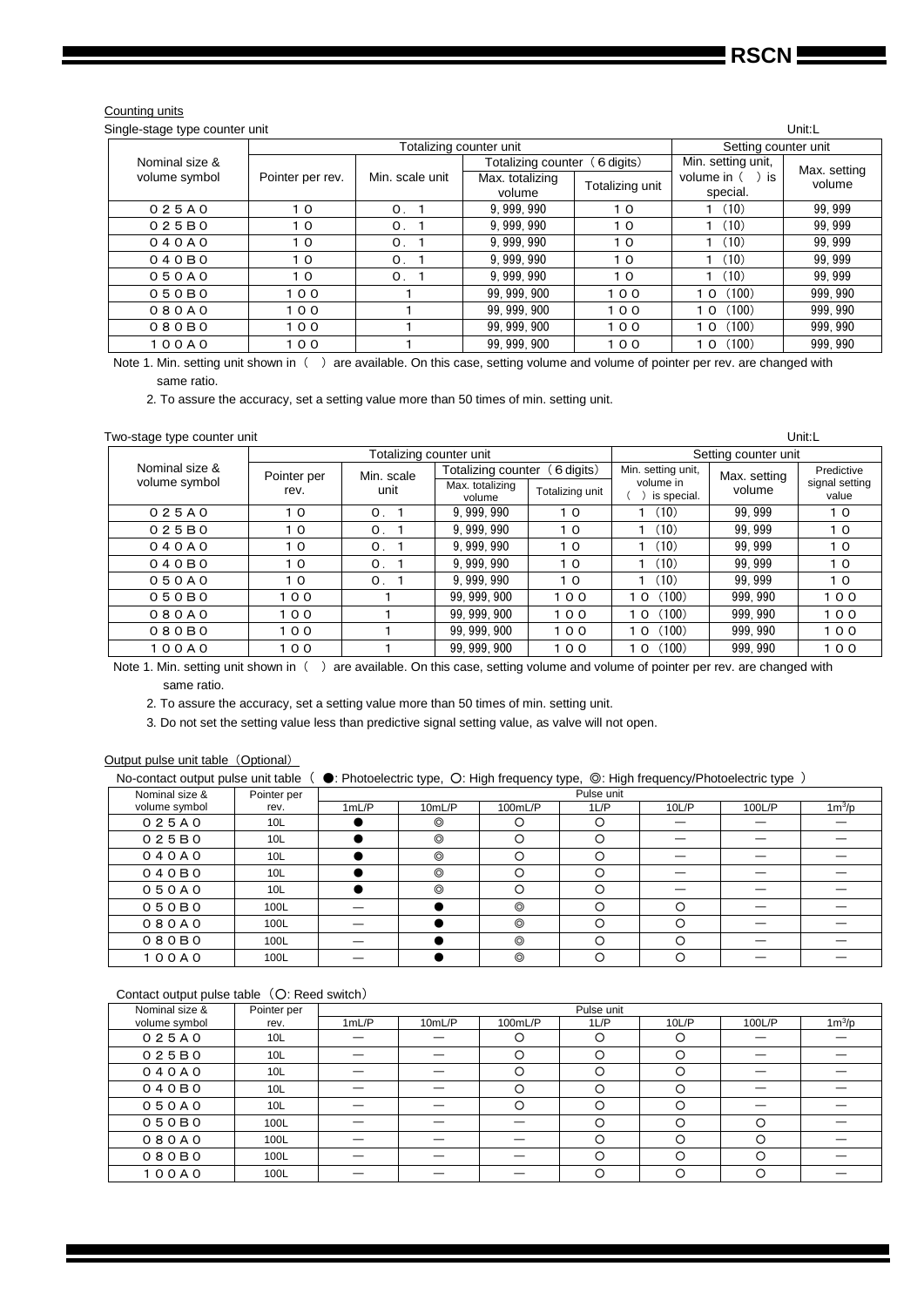## 4. Flow range (m<sup>3</sup>/h)

Accuracy: ±0.5%

| Nominal size &<br>volume symbol | Working<br>condition | Water (normal<br>temperature) | Hot water<br>$(60 \sim 120$ °C) | $0.5$ mPa $\cdot$ s $\sim$ | 1mPa $\cdot$ s $\sim$ | $4mPa·s \sim$ | 10mPa $\cdot$ s $\sim$ | $50\sim$<br>$500$ mPa $\cdot$ s |
|---------------------------------|----------------------|-------------------------------|---------------------------------|----------------------------|-----------------------|---------------|------------------------|---------------------------------|
| 025A0                           | Intermittent         | $0.3 - 1.6$                   | $0.3 - 1.6$                     | $0.3 - 1.6$                | $0.3 - 1.6$           | $0.13 - 1.6$  | $0.1 - 1.6$            | $0.04 - 1.6$                    |
| 025B0                           | Intermittent         | $0.5 - 3.5$                   | $0.65 - 2.5$                    | $0.65 - 4.0$               | $0.5 - 5.0$           | $0.35 - 5.0$  | $0.2 - 5.0$            | $0.17 - 5.0$                    |
| 040A0                           | Intermittent         | $0.5 - 3.5$                   | $0.65 - 2.5$                    | $0.65 - 4.0$               | $0.5 - 5.0$           | $0.35 - 5.0$  | $0.2 - 5.0$            | $0.17 - 5.0$                    |
| 040B0                           | Intermittent         | $1.2 - 8.5$                   | $1.5 - 6.0$                     | $1.5 - 10$                 | $1.2 - 12$            | $0.65 - 12$   | $0.5 - 12$             | $0.36 - 12$                     |
| 050A0                           | Intermittent         | $1.2 \sim 8.5$                | $1.5 - 6.0$                     | $1.5 - 10$                 | $1.2 - 12$            | $0.65 - 12$   | $0.5 - 12$             | $0.36 - 12$                     |
| 050B0                           | Intermittent         | $2.4 \sim 17$                 | $3.0 \sim 12$                   | $3.0 \sim 20$              | $2.4 \sim 24$         | $1.2 \sim 24$ | $1.0 - 24$             | $0.75 - 24$                     |
| 080A0                           | Intermittent         | $2.4 \sim 17$                 | $3.0 \sim 12$                   | $3.0 \sim 20$              | $2.4 \sim 24$         | $1.2 - 24$    | $1.0 - 24$             | $0.75 - 24$                     |
| 080B0                           | Intermittent         | $5.0 \sim 35$                 | $6.0 \sim 25$                   | $6.0 \sim 40$              | $5.0 - 50$            | $2.5 - 50$    | $2.0 - 50$             | $1.5 - 50$                      |
| 100A0                           | Intermittent         | $5.0 \sim 35$                 | $6.0 \sim 25$                   | $6.0 - 40$                 | $5.0 - 50$            | $2.5 - 50$    | $2.0 \sim 50$          | $1.5 - 50$                      |

## 5.Pressure loss

Nominal size & volume symbol : 025A0



Nominal size & volume symbol : 025B0~100A0



# 100% Flow rate

| Nominal size &<br>volume symbol | 100% Flow rate |
|---------------------------------|----------------|
| 0 2 5 A 0                       | 1.6 $m^3/h$    |

## 100% Flow rate

| Nominal size &<br>volume symbol | 100% flow rate |
|---------------------------------|----------------|
| 025B0                           | 5.0 $m^3/h$    |
| 040A0                           | 5.0 $m^3/h$    |
| 040B0                           | 12.0 $m^3/h$   |
| 050A0                           | 12.0 $m^3/h$   |
| 050B0                           | 24.0 $m^3/h$   |
| 080A0                           | 24.0 $m^3/h$   |
| 080B0                           | 50.0 $m^3/h$   |
| 100A0                           | 50.0 $m^3/h$   |

## 6. Process connection and face-to-face dimensions (mm)

| Nominal size & | Material       |     | <b>JIS</b> |          | ANSI. JPI |
|----------------|----------------|-----|------------|----------|-----------|
| volume symbol  | symbol         | 10K | 20K        | Class150 | Class 300 |
|                | FB/FF/F2       | 200 |            | 200      |           |
| 025A0          | DD/D2          | 200 | 204        | 200      | 208       |
|                | S2             | 200 | 204        | 200      | 208       |
|                | FB/FF/F2       | 220 |            | 221      |           |
| 025B0          | DB/DD/D2       | 220 | 224        | 221      | 228       |
|                | S <sub>2</sub> | 220 | 224        | 221      | 228       |
| 040A0          | FB/FF/F2       | 300 |            | 304      |           |
| 040B0          | DB/DD/D2       | 300 | 304        | 304      | 310       |
|                | S <sub>2</sub> | 300 | 304        | 304      | 310       |
| 050A0          | FB/FF/F2       | 370 |            | 378      |           |
| 050B0          | DB/DD/D2       | 370 | 374        | 378      | 384       |
|                | S <sub>2</sub> | 370 | 374        | 378      | 384       |
|                | FB/FF/F2       | 400 |            | 412      |           |
| 080A0          | DB/DD/D2       | 400 | 408        | 412      | 422       |
| 080B0          | S2             | 400 | 408        | 412      | 422       |
|                | FB/FF/F2       | 460 |            | 472      |           |
| 100A0          | DB/DD/D2       | 460 | 472        | 472      | 488       |
|                | S <sub>2</sub> | 460 | 472        | 472      | 488       |

Note: Process connections for which no numerical value is indicated on the table can not be manufactured.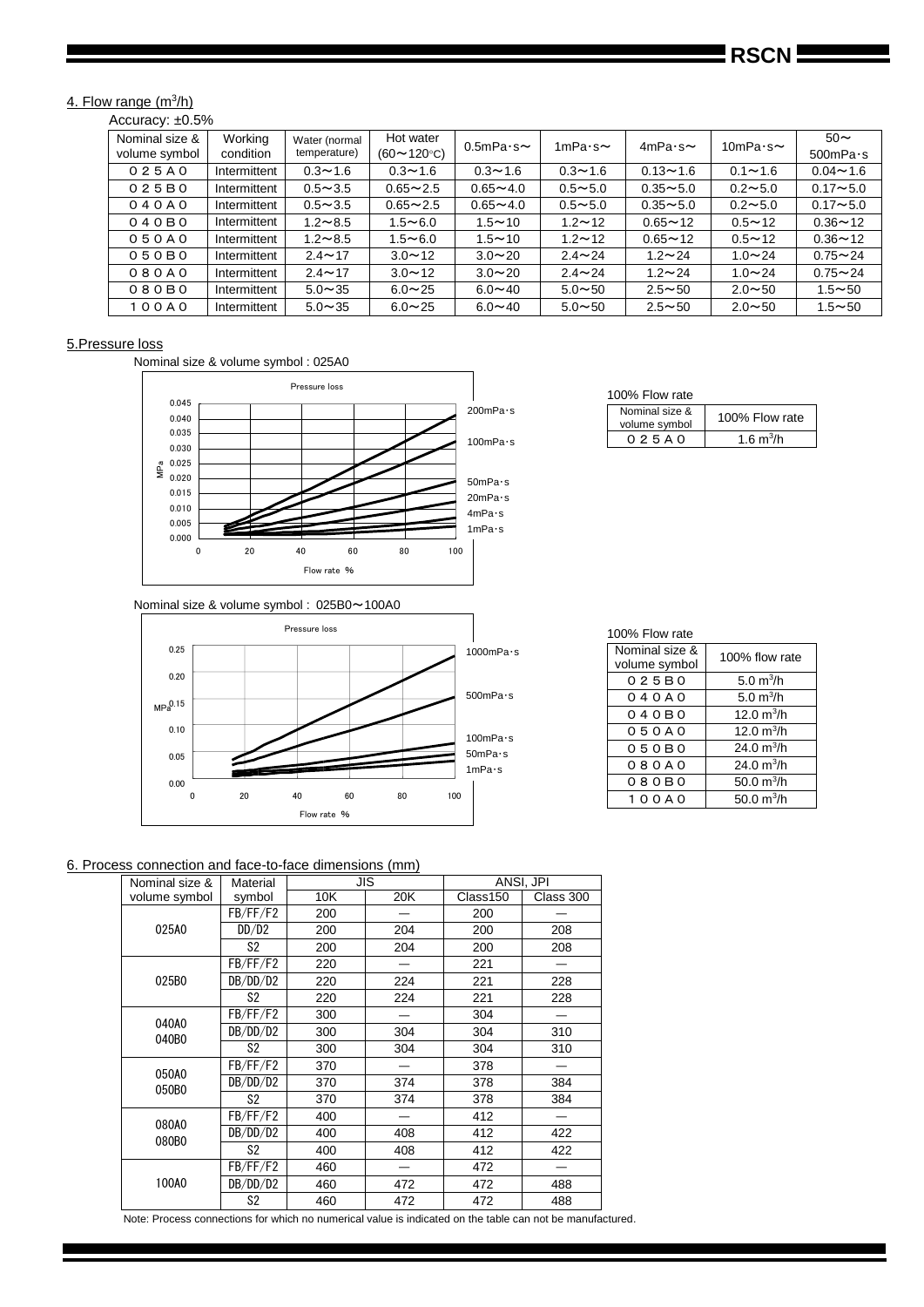**RSCN**

## 7. Air signal time chart

• Single-stage type



#### 8. Standard connection diagram

Example of sigle-stage setting type connection diagram



#### Example of two-stage setting type connection diagram



- (1) Spring return type ball valve (Single acting type) and two-stage shut-off ball valve can be connected.
- (2) By using pressure switch, interlocking operation with pump is possible.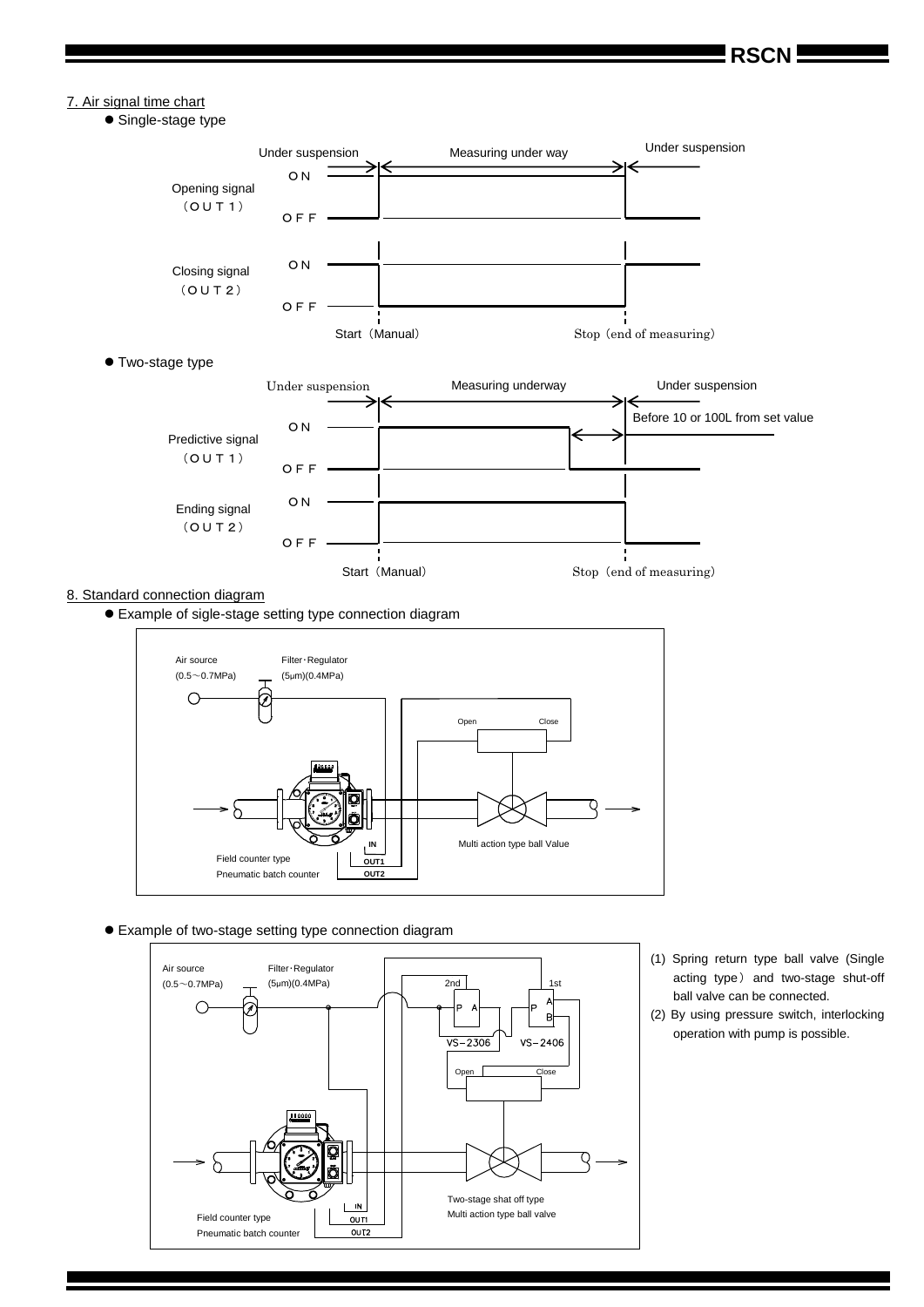## 9. External dimensions (mm)

• Single-stage type





Two-stage type





| Nominal size &<br>volume symbol | Flange<br>standard  |     | h   | W <sub>1</sub> | W <sub>2</sub><br>(Single-stage) | W <sub>2</sub><br>Two-stage) | D   | С   | n | d  | Weight<br>(kg) |  |
|---------------------------------|---------------------|-----|-----|----------------|----------------------------------|------------------------------|-----|-----|---|----|----------------|--|
| 025A0                           | JIS <sub>10</sub> K | 200 | 90  | 90             | 351                              | 351                          | 125 | 90  | 4 | 19 | 16.5           |  |
|                                 | JIS20K              | 204 |     |                |                                  |                              | 125 | 90  | 4 | 19 |                |  |
| 025B0                           | <b>JIS10K</b>       | 220 | 85  | 96<br>238      |                                  | 327                          | 125 | 90  | 4 | 19 | 19.5           |  |
|                                 | JIS20K              | 224 |     |                |                                  |                              | 125 | 90  | 4 | 19 |                |  |
| 040A0                           | JIS <sub>10</sub> K | 300 | 85  | 96             | 238                              | 327                          | 140 | 105 | 4 | 19 | 21.5           |  |
|                                 | JIS20K              | 304 |     |                |                                  |                              | 140 | 105 | 4 | 19 |                |  |
|                                 | JIS <sub>10</sub> K | 300 | 110 | 123            | 249                              | 337                          | 140 | 105 | 4 | 19 | 30.5           |  |
| 040B0                           | JIS20K              | 304 |     |                |                                  |                              | 140 | 105 | 4 | 19 |                |  |
| 050A0                           | JIS <sub>10</sub> K | 370 | 110 | 123            | 249                              | 337                          | 155 | 120 | 4 | 19 | 33.5           |  |
|                                 | JIS20K              | 374 |     |                |                                  |                              | 155 | 120 | 8 | 19 |                |  |
| 050B0                           | JIS <sub>10</sub> K | 370 | 143 | 156            | 235                              | 323                          | 155 | 120 | 4 | 19 | 50.5           |  |
|                                 | JIS20K              | 374 |     |                |                                  |                              | 155 | 120 | 8 | 19 |                |  |
| 080A0                           | JIS <sub>10</sub> K | 400 | 143 | 156            | 235                              | 323                          | 185 | 150 | 8 | 19 | 53.5           |  |
|                                 | JIS20K              | 408 |     |                |                                  |                              | 200 | 160 | 8 | 23 |                |  |
|                                 | JIS <sub>10</sub> K | 400 | 170 | 222            | 243                              | 332                          | 185 | 150 | 8 | 19 | 83.5           |  |
| 080B0                           | JIS20K              | 408 |     |                |                                  |                              | 200 | 160 | 8 | 23 |                |  |
|                                 | JIS <sub>10</sub> K | 460 | 170 | 222            | 243                              | 332                          | 210 | 175 | 8 | 19 |                |  |
| 100A0                           | JIS20K              | 472 |     |                |                                  |                              | 225 | 185 | 8 | 23 | 88.5           |  |

Note) 1. Dimension W2 is differed in single-stage setting type and two-stage setting type. However, nominal size & volume symbol 025A0 is same in both type.

2. Weight (kg) is showing approx. weight of single-stage setting type. As for the two-stage setting type, please add 1 kg to this value.